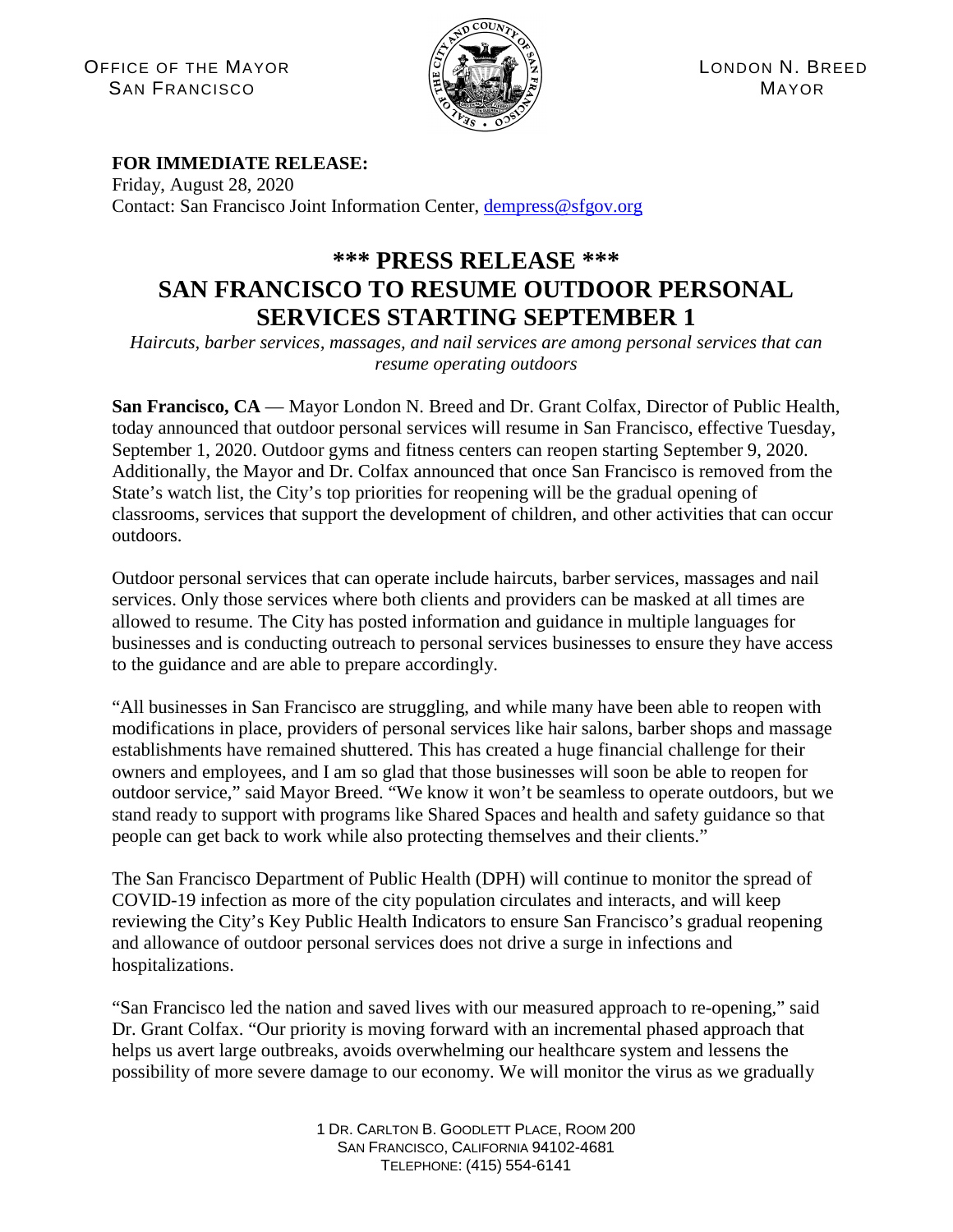

reopen activities for children as well as outdoor businesses to gauge the spread of the virus and our ability to manage and contain it."

"It's important that we continue to find ways for business to reopen even if it means starting outdoors," said Assessor Carmen Chu, Co-Chair of the Economic Recovery Task Force. "The coming months will be the warmest, followed by the high retail season. Let's give business a fighting chance and understand that the small sacrifices we individually make, like wearing a mask, can make the difference on reopening and help save a business."

"As a City, we are going to continue doing everything we can to support our small businesses while protecting the health and safety of workers and the public," said Joaquin Torres, Director of the Office of Economic and Workforce Development. "Reopening personal services outdoors is our next step, but the goal is to keep taking these steps as quickly as it's safe to do so. We're talking with businesses and our Public Health leaders daily to ensure San Francisco is exploring every option to safely expand new opportunities for reopening."

In May, Mayor Breed announced the creation of the Shared Spaces Program to support neighborhoods by providing additional public space to support local business activities. Shared Spaces allows neighborhood businesses to share a portion of the public right-of-way, such as sidewalks, full or partial streets, or other nearby public spaces like parks and plazas for neighborhood retail activity, as allowed by San Francisco's Public Health Order. The program allows individual businesses or local merchant associations to apply for a no-cost, expedited permit to share the sidewalk or parking lane for business purposes. The City has issued 1,215 Shared Spaces permits to date.

In addition to Shared Spaces, San Francisco has provided financial assistance through grant and loan programs to support small businesses. Since the pandemic began, San Francisco has allocated \$17.2 million to support over 1,130 small businesses.

Once San Francisco is off the State's watch list and DPH determines it is safe to begin reopening, the City's gradual reopening will focus on equity and safety, opening those areas with the least risk while helping those who are suffering as a result of the Stay Home Order. Schools, community hubs and after-school programs provide a critical source of support for children, youth, and their families, and helped mitigate socio-economic disparities through school meal programs and social, physical, behavioral, and mental health services. Therefore, returning children to learning environments, whether it is a classroom, a Community Hub, or after school program, remains a top priority for the City.

Since San Francisco remains on the State's watch list, in-classroom learning can continue only for elementary schools with a waiver from DPH. To date, 53 schools have notified DPH of their desire to apply for waivers for in classroom learning. Waiver applications will be distributed next week.

Focused enrollment for the City's Community Hubs began this week and is offered to select families based on priority population criteria, which includes HOPE SF, public housing;

1 DR. CARLTON B. GOODLETT PLACE, ROOM 200 SAN FRANCISCO, CALIFORNIA 94102-4681 TELEPHONE: (415) 554-6141